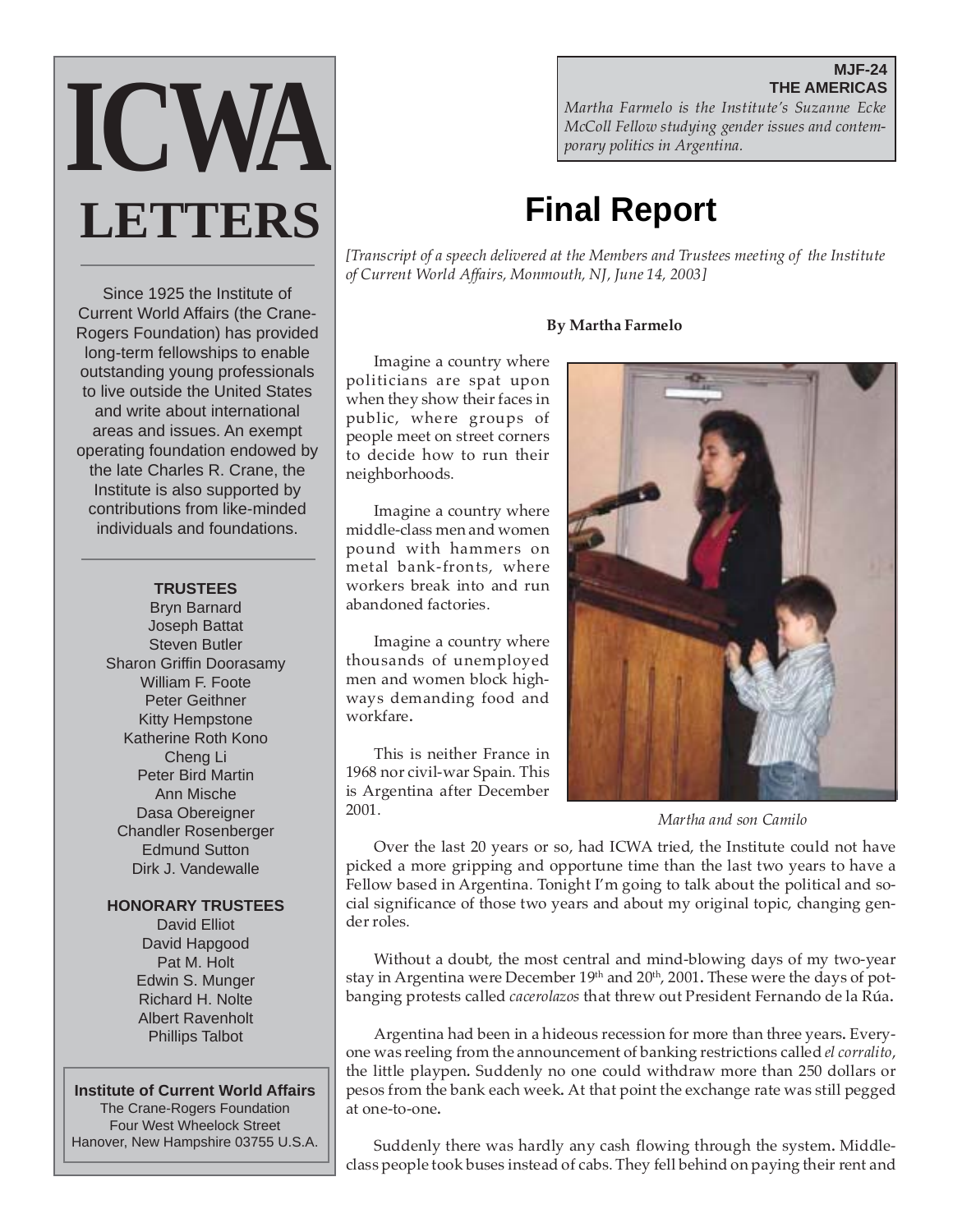their housekeepers**.** The directors of my son's pre-school could barely pay his teachers**.**

On December 19<sup>th</sup>, my stomach clutched when I saw looters on television screaming, "We're hungry!" and "We want to work!" That night at about 10:45, President de la Rúa declared a state of siege that suspended all constitutional rights and guarantees**.**

That was the detonator**.**

Less than a minute after he said the words "state of siege," I heard one person begin to bang a metal pot on a nearby balcony**.** Bang! Bang! Bang! Within a few seconds, we heard a few more, and then many more, and then boom: it was a full-blown *cacerolazo.* For half an hour, we had to shout to be heard**.**

At about 11:30 pm, my partner Alan and I were sitting on our tenth-floor balcony, trying to analyze what had just happened**.** We suddenly realized that a massive column of people was marching down our street, which is a wide avenue**.** We hung over the edge of the balcony in a state of shock for the eight or ten minutes it took the group of a couple of thousand people to march on by**.** They were whacking their pots and pans and chanting entirely vulgar slogans against the economy minister, Domingo Cavallo**.**

There were people of all ages with lots of kids and babies**.** They seemed to have mobilized spontaneously with no apparent leaders**.** At the front of the march were just some middle-class men and women in polo shirts, Bermuda shorts and sandals walking along**.** There was no sign of a political party, union or any other organizational force, just the light-blue-and-white Argentine flag**.**

This was no ordinary uprising. Later there were rumors of civil war, but there were never two armed groups fighting to control power. Rather, this was the people *en masse,* taking on their political class, and they were unarmed except for their deafening saucepans.

That night, about half an hour after the first group marched on by, another noisy crowd passed, and similar marches took place in other parts of the country**.** Angry and jubilant Argentines filled the historic Plaza de Mayo and at around 1:00 a.m., Cavallo resigned**.**

The next morning, December 20<sup>th</sup>, things seemed quiet and I went for a swim at my pool downtown. A few hours later and just a mile away, the police attempted to empty the Plaza de Mayo. They shot at protestors with tear gas, rubber bullets, and lead bullets as well**.** Seven people died, bringing the death toll to 33**.** That evening, President de la Rúa resigned. He fled in a helicopter that rose above the *Casa Rosada,* the presidential offices, and whisked him away**.**

Today the term "December 20<sup>th</sup>" is shorthand for that

chain of events**.** Like many Argentines, after December  $20<sup>th</sup>$  I felt a clash of impotence, elation, grief, hope and fear, all mixed together**.**

"*Que se vayan todos!"* was the unifying slogan that emerged during the uprising**.** It means roughly "Out with all of them!" meaning all politicians, quite literally**.** "*Que se vayan todos!"* has taken hold as a persistent demand and a defining point of political debate in Argentina.

Still, a year and a half later, no one has gone anywhere. The recent presidential election was closely disputed between five candidates**.** The Peronist party is so splintered that it was unable to hold a primary and ran three candidates instead of one**.** Elisa Carrió was the only alternative to business-as-usual. She has broken new ground as a woman with no name recognition, prestige or party base inherited from a father, husband, brother or political boss. But her party had a weak organizational base and she refused to accept corporate campaign funding, which crippled her ability to compete**.**

A run-off was scheduled between former President Carlos Menem —who for most Argentines embodies the past—and Néstor Kirchner, a little-known Peronist governor from the Patagonia. At that point Kirchner looked like a mere continuation of the administration of Eduardo Duhalde, his predecessor, and even announced his intention to keep Duhalde's economy minister. When the polls showed Menem was doomed to a smashing defeat, he withdrew. This made Kirchner the president with the unfortunate distinction of having the slimmest voter mandate in Argentine history.

Some Argentines argue that nothing changed after December 20<sup>th</sup>, while others argue that the uprising was a major turning point for Argentina. I fall between the two, leaning toward the latter**.**

Those who say that nothing changed point to everything I've just told you about the recent election to prove their point. They also slap their back pockets to say that the middle class rose up only because of the *corralito*, because the government reached into their pockets. It's also common wisdom that the Peronist party machine incited much of the looting and protests that spurred the resignations of de la Rúa and seven-day President Adolfo Rodríguez Saá, who followed him. Obviously, "people power" was only one part of the equation.

They also point out that the economy spent another entire year in a freefall that only recently began to bounce back, and that all the while there was notable silence among the middle class—or what's left of it. Although December  $20<sup>th</sup>$  appeared to herald the end of the IMFdriven, free-market economic model in Argentina, what really died was the consensus that supported it. Although Kirchner has made some important changes, the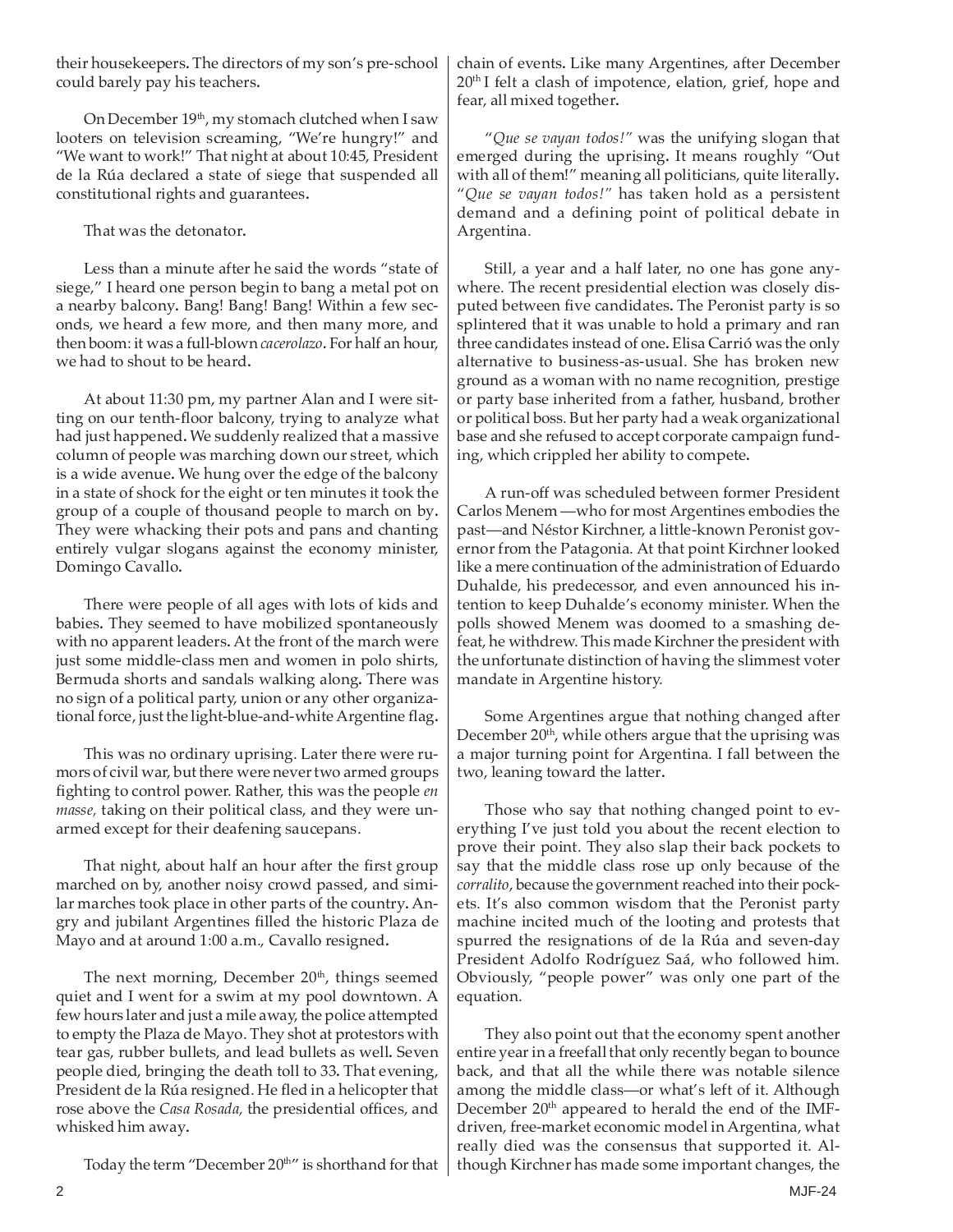model itself is still intact. Despite a gargantuan window of opportunity, the popular movement and the political opposition were utterly unable to articulate a viable political alternative or otherwise demand change.

In this vein, I would argue that Argentina's crisis is ultimately political, not economic. And of course, any political crisis has deep cultural dimensions. In Argentina, the cultural issues have to do with a tenacious passivity, rampant individualism and a profound disintegration of the social fabric. These things are extremely difficult to change.

However, in my mind, those who say that December 20<sup>th</sup> was a turning point are speaking of just that: cultural change. First, they recall that the uprising was a response to the state of siege—and they're right. As if by magic, in that moment, gone was the persistent fear and passivity so characteristic of post-dictatorship Argentina.

Similarly, with rare exception, after December  $20<sup>th</sup>$ politicians, judges, bankers and union leaders could no longer show their faces in public without being yelled at in shopping malls, or restaurants, or when they walked down the street. Argentines have taken a collective form of justice into their own hands, which they call the *escrache*. Former President Raúl Alfonsín got in a fistfight during an *escrache* in front of his apartment building.

Furthermore, in one breath Argentines speak of three so-called "new social actors" that came to the fore after December 20th. The first are the *piqueteros*, the organized unemployed who use roadblocks all over the country to protest for food and jobs. These working-class men and women draw the attention of government officials and all Argentines by blocking roads, bridges and highways with tree branches and burning tires.

The second new social actor is the hundreds of neighborhood assemblies that emerged from the *cacerolazos*, calling for direct democracy. Shortly after December 20<sup>th</sup>, pot-banging protestors continued to gather on street corners. They put down their saucepans and began to organize themselves and to ask, "What kind of country do we want?"

The third new social actor is the growing number of groups of workers who have seized and run shuttered factories, despite violent police repression. Often business owners close factories from one day to the next, leaving hundreds of working-class families unemployed. In many cases the workers break the lock on the factory doors and put the place back in operation, turning it into a cooperative. Today there are approximately 140 worker-run factories that employ 15,000 workers.

The political and economic weight of these new actors is somewhat marginal. However, they're of great consequence for the way they fire up the collective imagination and challenge the status quo, especially power relationships. In addition to shaking scores of Argentines out of their traditional passivity, December  $20<sup>th</sup>$  stimulated alliances between the middle class and unemployed workers that were unthinkable just before. In the process, Argentines are reweaving their tattered social fabric.

I've seen this take place before my eyes the Friday nights I've worked at the soup kitchen organized by our local neighborhood assembly. One neighbor donates 16 pounds of beef each week. Volunteers collect crates of food donated by local green-grocers. They lug two massive pots and a tank of propane to a street corner next to the Botanical Garden.

This same scene, repeated night after night on street corners throughout Buenos Aires and the entire country, is truly a sight to see. The chief cook at my soup kitchen is José María, an unemployed chef. After four hours on his feet preparing the stew, he works the streets until dawn, rummaging through garbage for cardboard, paper and other recyclable goods to sell in order to survive.

Try to imagine two crouched-over, well-dressed ladies of means named Marina and Catalina, who are 82 and 88-years-old. Their small hands, twisted by arthritis, cut, peel and dice just the same. Those two are treated like queens by the assistant cook. He is another garbagepicker with ratty clothes and wild hair that recall his days of addiction to drugs and alcohol.

I have heard more than one volunteer say, "This is incredible. A few months ago each one of us was cooped up in our apartment, and today we're out in the street, doing something together."

So how does this all add up? Where is Argentina heading?

I kid you not, that most Argentines, including those I consider the experts, will tell you, "Who knows?"

Let me share a fear, and a hope.

My fear is that despite some exciting changes, the depth of cultural change Argentina needs to thrive will be nearly impossible to achieve. I fear that driven by their culture of passivity, most Argentines will come to accept the current state of affairs as "natural" — even a nearly 60-percent poverty rate. They're already accustomed to corrupt politicians and prolonged economic crisis. I'm afraid that with a little bit of bread and a little bit of circus—with escape valves like emigration, workfare subsidies and 4,000 barter clubs—things may remain unchallenged. Argentines will continue to rant and insist that their country is a piece of *ca-ca*, but little will change.

My hope is that I'm wrong. My hope is that more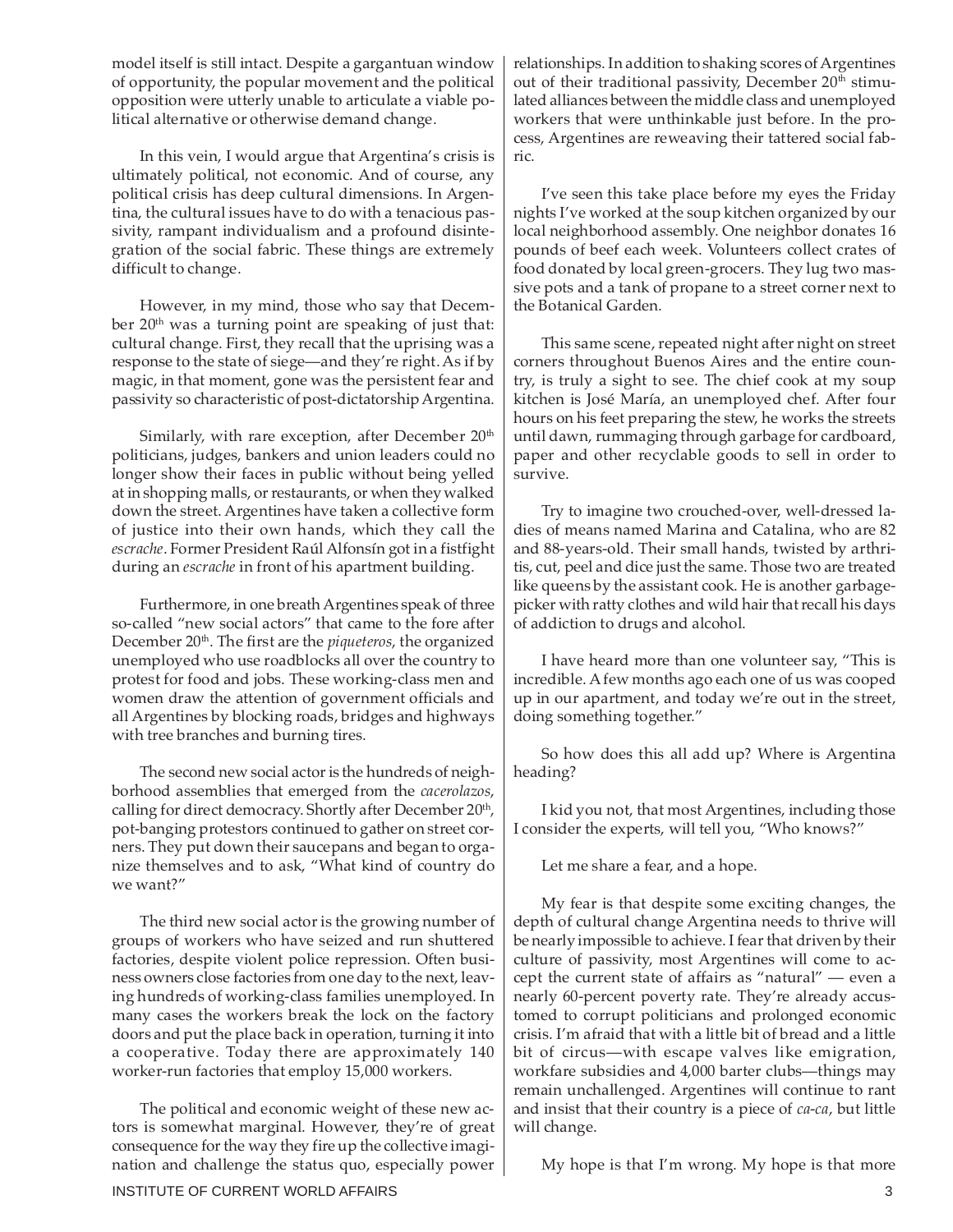and more Argentines will continue the process of reinventing their society, of creating new alliances and trying new solutions to their political and economic problems.

Peter Martin told me that Argentines need just one person: a charismatic leader to pull them out of this mire.

I'm sorry, Peter. I disagree.

I think Argentines have had it with personalistic leadership and need to deepen their democracy, work for collective solutions and reweave their social fabric in the process. It's not clear what will happen to the onceformidable middle class, which until a few years ago distinguished Argentina from the entire rest of Latin America. In the last four years, an entire quarter of the population—the bulk of the middle class—slid under the poverty line, doubling the number of poor Argentines. This newly-poor quarter of the population is still culturally middle-class, and it will take a few generations of working as garbage pickers for that to change.

When I set out on my fellowship, Argentina was, as always, a fascinating and enigmatic place. It also happened to be experiencing one hell of an economic crisis. In the last two years Argentina has transformed itself into a social and political laboratory and to a large extent an economic one, as well.

The hefty role of women in December  $20<sup>th</sup>$ , and within the new social actors, is a rich study in gender issues, the original topic of my fellowship. However, I was interested in looking beyond women's issues to see what changes in gender roles and identity might be occurring for men and boys.

Some of the gender-related contradictions in Argentina are simply stunning. The night an Argentine sit-com showed a presumably heterosexual man passionately kiss his male, transvestite maid, I was flabbergasted by the open-mindedness of it all. Two seconds later, a commercial showed a darkly tanned, body-sculpted woman in a miniscule bikini, slathered in baby oil, assuming all manner of sexual poses. The contrast took my breath away.

Sometimes the issues are less eye-catching, but even more significant. For example, polls show Argentines are remarkably progressive on gay rights. Last year the city of Buenos Aires legalized domestic partnership for gay couples, as did the small interior province of Río Negro just two months ago.

On the other hand, one time I told my friend Diana that when Camilo was little, I had painted his pinky fingers with red nail polish. Can you guess what she said?

In all seriousness, she told me, "Watch out, Martha you're going to turn your son into a *maricón*," a queer.

In the realm of paid work, I saw countless women doctors, lawyers and police officers, and numerous women making headway in non-traditional areas like biology and chemical engineering. Thanks to Argentina's quota law, women make up 35 percent of the Congress, compared to only 14 percent in the U.S. Furthermore, the massive province of Buenos Aires passed an unprecedented law that punishes sexual harassment in the public-sector workplace.

On the other hand, it is still legal and entirely common for want ads to specify that a job opening is for a woman only, that she must be under 30 or 35 years old, and "*de buen aspecto*," literally, "of good appearance," which is code for "nice looking."

What about the division of domestic labor between men and women at home? This is a topic close to my heart. During my time in Argentina, I came to three conclusions.

The first conclusion is that a mini-gender revolution is taking place. I repeatedly saw with my own eyes how men are participating far more in childcare and domestic chores than ever before. This change is sometimes linked to continually rising male unemployment and the fact that many men are at home while their female partners are out there working.

Some of you may recall the newsletter about José Luis Mendoza, the working-class house-husband who bucks all the stereotypes of *machista* men. This guy has the physique of the giant in *Jack and the Beanstalk* but the grace of Mikhail Baryshnikov. When I met him he was pouring hot water from a delicate tin tea kettle into a small gourd so we could have some *mate*, the bitter argentine tea that is drunk through a silver straw.

José Luis cooks. He cleans the house. He does the laundry and takes care of eight children. That's quite a job.

I also saw signs of this mini-revolution on television, which for me is one of the most important indicators of change. I definitely took note when midday commercials showed men shopping for things like laundry detergent.

Also, there's a daytime program for home-makers called "Mariana de Casa," which is a play on the term *ama de casa*, which means housewife. When Mariana went on vacation, two men ran the show in her absence. Keep in mind the role television plays in socializing kids: I learned that tidbit about the male hosts from my fiveyear-old son.

My second conclusion is that such transformations in male gender roles are not transitory, but are here to stay. I finally found social-science research that confirmed my sense that the number of married women with chil-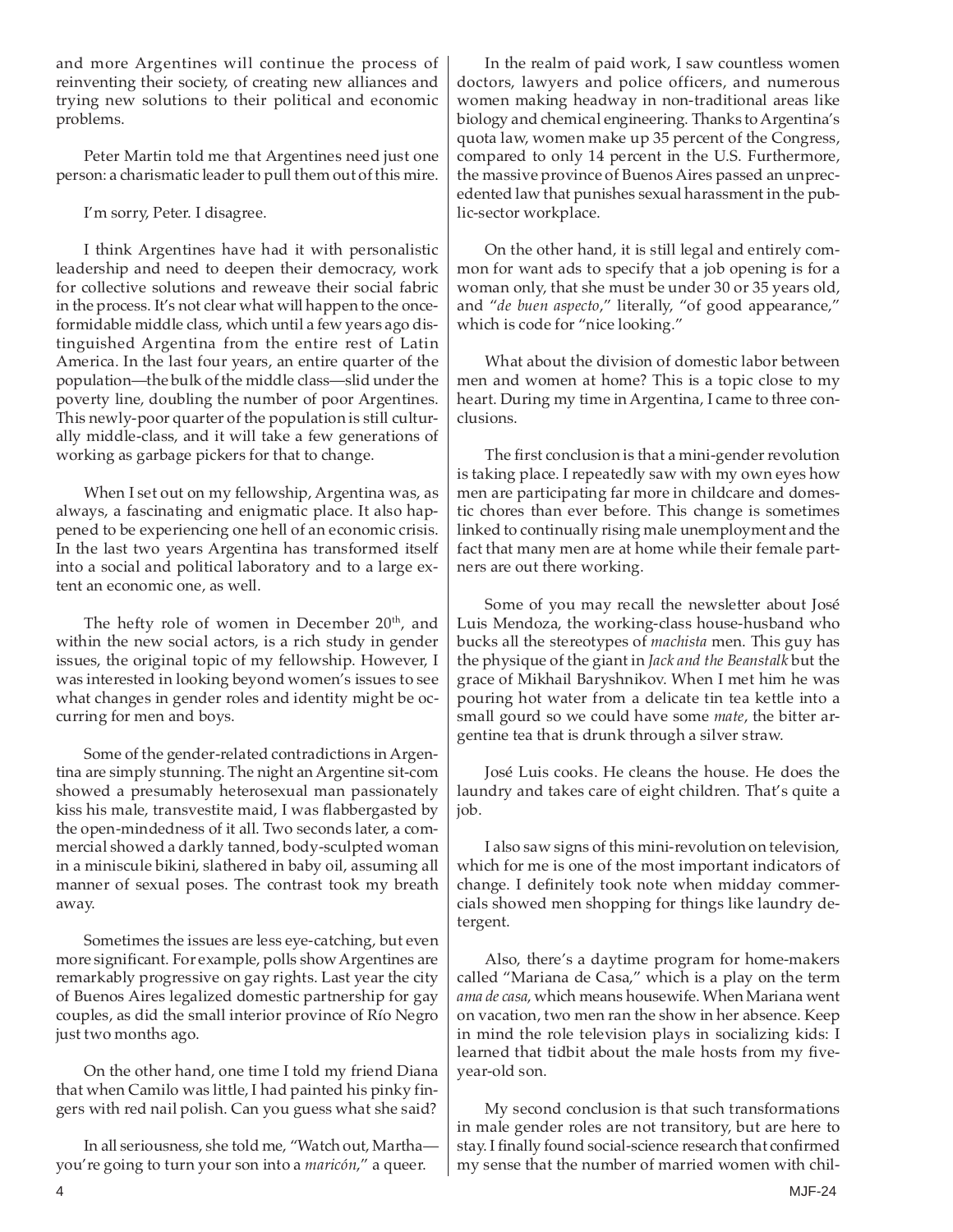

*Alan Cibils and son Camilo*

dren entering the work force constitutes a big social revolution in Argentina. The corollary is that more men of all social classes are helping out at home, though they do far more child-rearing than housework, very much like in the United States.

So are these changes lasting or are they transitory?

Are they like the U.S. during World War II when women entered the work force in droves but didn't stay after the war ended? If the Argentine economy recovers and employment levels increase, will men and women return to more traditional roles as they did after World War II?

I answer with a resounding, "No."

I believe that Argentina's values are changing. Also, more and more children like José Luis' eight kids are being socialized to see women working outside the home, and men sharing domestic tasks inside the home.

Some of you may remember reading about my friend's parents, the 60-year-old couple, Victoria and Martín. Their chronic unemployment led them to sell everything, abandon Argentina and start their lives all over again in Spain. By the way, I'm sad to say they're moving back to Argentina in a few short months.

Victoria was forced to work for the first time at age 58, which made her furious, and left her husband humiliated. It's true that many women like Victoria are working only because they must, for their families to eat. Yet many middle-class women are beginning to work for reasons having to do with personal realization. I asked many young women, girls really, about their future. They spoke to me of their plans to work, not just in terms of necessity, but their dreams of becoming a lawyer, a psychologist, or an actor.

On the other hand, my third conclusion emphasizes the "mini" in the mini-revolution I mentioned a few minutes ago. And that's because all this change in gender roles has limits. In fact, as you can imagine, at times I've been absolutely smacked in the face by what has not changed in Argentina. Supposedly women are so-so on the household side, but doing much better in parenting their kids, right?

Ha! Some of you may recall the newsletter I wrote on the organized unemployed who protest with roadblocks. Many un-

employed men out in the province of Buenos Aires become severely depressed. As we sat around drinking *mate*, Jorge Valles told me, and I quote, "The man sometimes becomes a hard-core drinker, or physically abusive. He abandons his home, his kids, or he shoots himself."

While Jorge sat shaking his head in disagreement, his colleague María Itatí Gómez told me this about the guys: "They may not have a job but they don't contribute at home. Even when the woman goes out and works, they don't contribute." She also said, "They never change a diaper. Jorge's never changed a diaper," even though he told me that with 11 kids, he certainly had. And she insisted, "They don't take care of the kids. They may even stay home with them without taking care of them."

Back in middle-class Buenos Aires, my friend Diana talks with pride about the time she had a job that lasted well into the evening. Her husband Gustavo had to bathe and feed their two kids—and according to her, it was such a disaster that she had to quit her job. I think Diana felt needed and important. I'm not sure she would like her husband to be any different.

My last comments on gender are about people's reactions to my partner, Alan. When I applied for this fellowship, Peter was concerned about how Alan, who is Argentine, would feel about being financially supported by me. He also wondered about Alan's taking a major role in childcare and housework, all in *machista* Argentina. In the end, so many men are supported by their wives that this was a total non-event.

People did notice how much and how well he cooks, especially his linguine with spicy bacon sauce. A few

INSTITUTE OF CURRENT WORLD AFFAIRS **5**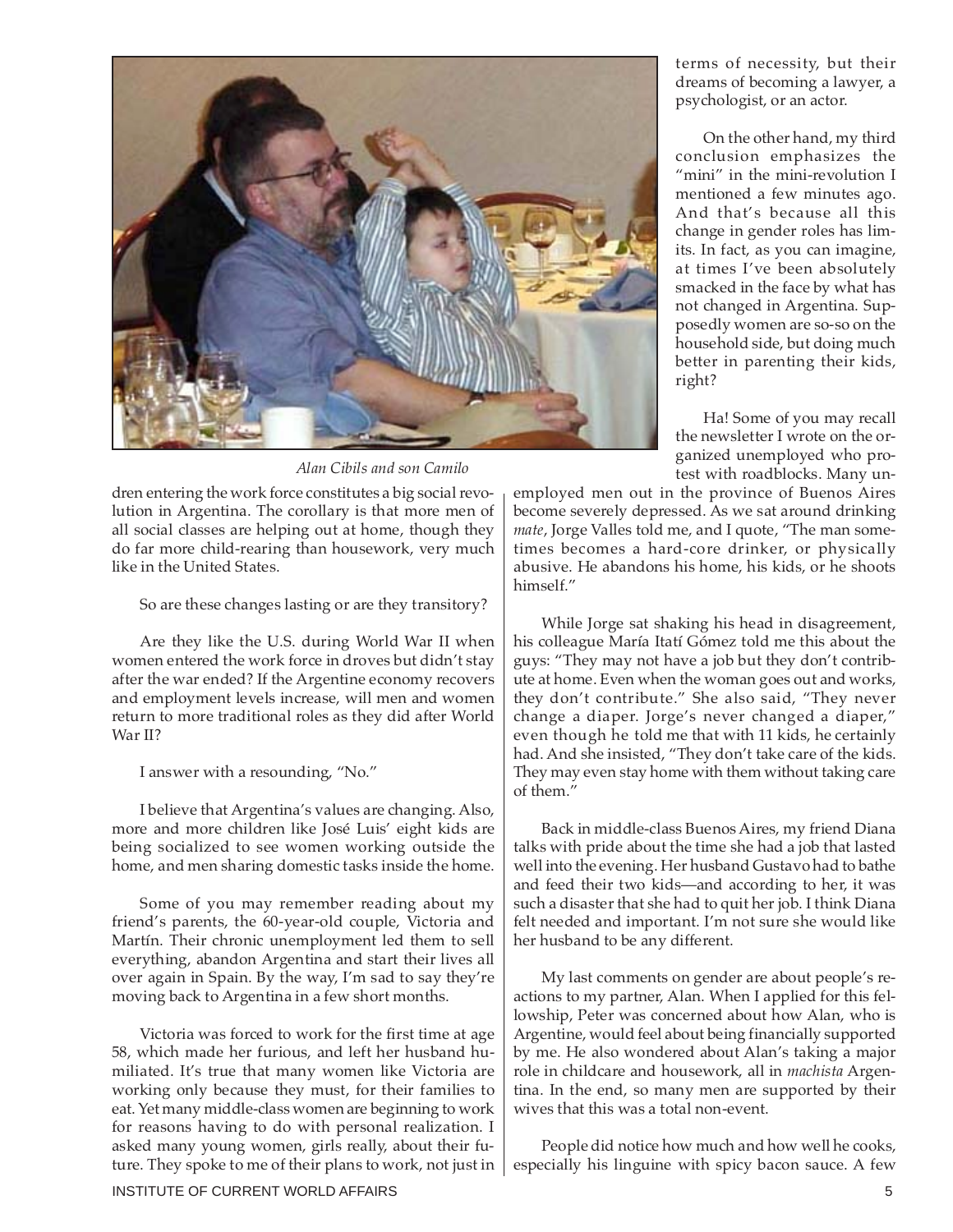male friends complained that this made them look bad. But few of my girlfriends seemed to envy his involvement in Camilo's care or our housework.

Clearly, many Argentine women are responsible for the fact that change in gender roles is so slow. Just as men struggle with a huge loss of identity when they're no longer breadwinners, I'm now convinced that many Argentine women would be totally lost if their roles as mothers and housekeepers were in any way diminished. As a result, the women, not just the men, hold on tightly to that traditional division of labor.

At this point, I'd like to talk a bit more about my experience as a Fellow.

Being an ICWA Fellow is a dream: You and your family live for two years in a spellbinding place while you immerse yourself in the issues you care most passionately about.

But being a Fellow can be surprisingly difficult. For one, I found myself in observation mode almost all the time. It's hard to be fully present to someone when you're analyzing their experiences and feelings for their journalistic juiciness.

Being a Fellow also has some curious advantages. For example, it sparked in me a commitment to a depth of cultural immersion that I would never have undertaken otherwise. With rare exception, I read nothing in English. I do not spend time with North Americans, and even asked friends to hold off visits until the fellowship ends.

The fellowship was also marvelous for Alan and me as a couple. After spending two years in Alan's native land, I know and understand him far better than I ever could while we lived in the U.S. Furthermore, Camilo is now bilingual and bicultural. I can't overstate how significant that is for our family and for him.

I chose to remain an observer while on my fellowship. But I'm ready to become an actor, and we've decided to stay on in Argentina. I'm simply not done yet.

In that vein, although I know I'm risking melodrama, I want to say that by sending me to Argentina, ICWA gave me life.

I thought about this as I was walking home from my pool one day. I was thinking about how our decision to stay on is largely irrational. Every time I try to sum up my life in Argentina, I come back to the newsletter I wrote about the anguish and the wonder of my life there. Also, life has been full of uncertainty, and it is not entirely clear how things will unfold for us after the fellowship ends.

More than that, I wondered, how can Argentina give

me life when it is experiencing such a devastating crisis?

As I walked toward the subway, I was feeling stressed about our decision to stay on. I was wishing I had a couple of Tums to chew on to soothe the discomfort I was feeling right here [sternum]. But I took a deep breath and asked myself: What is your body telling you?

And the answer was that although I don't like the uncertainty, I feel alive.

My senses are alive.

My intellect is alive.

I have to think carefully about things, all the time. Somehow I've learned to live more in the moment, and as a result life is much richer.

All this is the result of being in Argentina. All this is the result of being a Fellow: Of being a full-time observer, and of writing about what I see, every single month.

I would like to give my heartfelt gratitude to the McColls and the ICWA trustees for these two life-changing years. I thank my partner Alan for his moral and material support, for listening, and for his insights on people and events. To Camilo, thank you for respecting my time to do my writing and for helping me get to know all your friends. Thank you Peter for your encouragement and nudging suggestions. Many thanks to Brent and Ellen for all their work behind the scenes.

Finally, I want to say thank you to two ICWA trustees for two special moments.

First, two years ago I was here when Jean-Benoît Nadeau gave his final report. As I was heading back to my dorm room, Phil Talbot stopped me by the exit doors and held my forearm. He said, "Wasn't that something?" And then he said, "Just make it yours, Martha. Just make it your fellowship."

Thank you, Phil.

The second was an e-mail from Carol Rose. Shortly after I arrived in Argentina, she wrote this:

Fight those impulses to do "formal" research; this is an experiential time in your life. What wee the issues involved in getting Camilo adjusted? What does the place feel, smell, and look like? Whee are you living? How do you feel?

Her words had so much impact on me that without trying, I memorized them. I repeatedly said them to myself, and remembered that to truly understand a country and its people you must feel first and then analyze.

Thank you all very much. ❏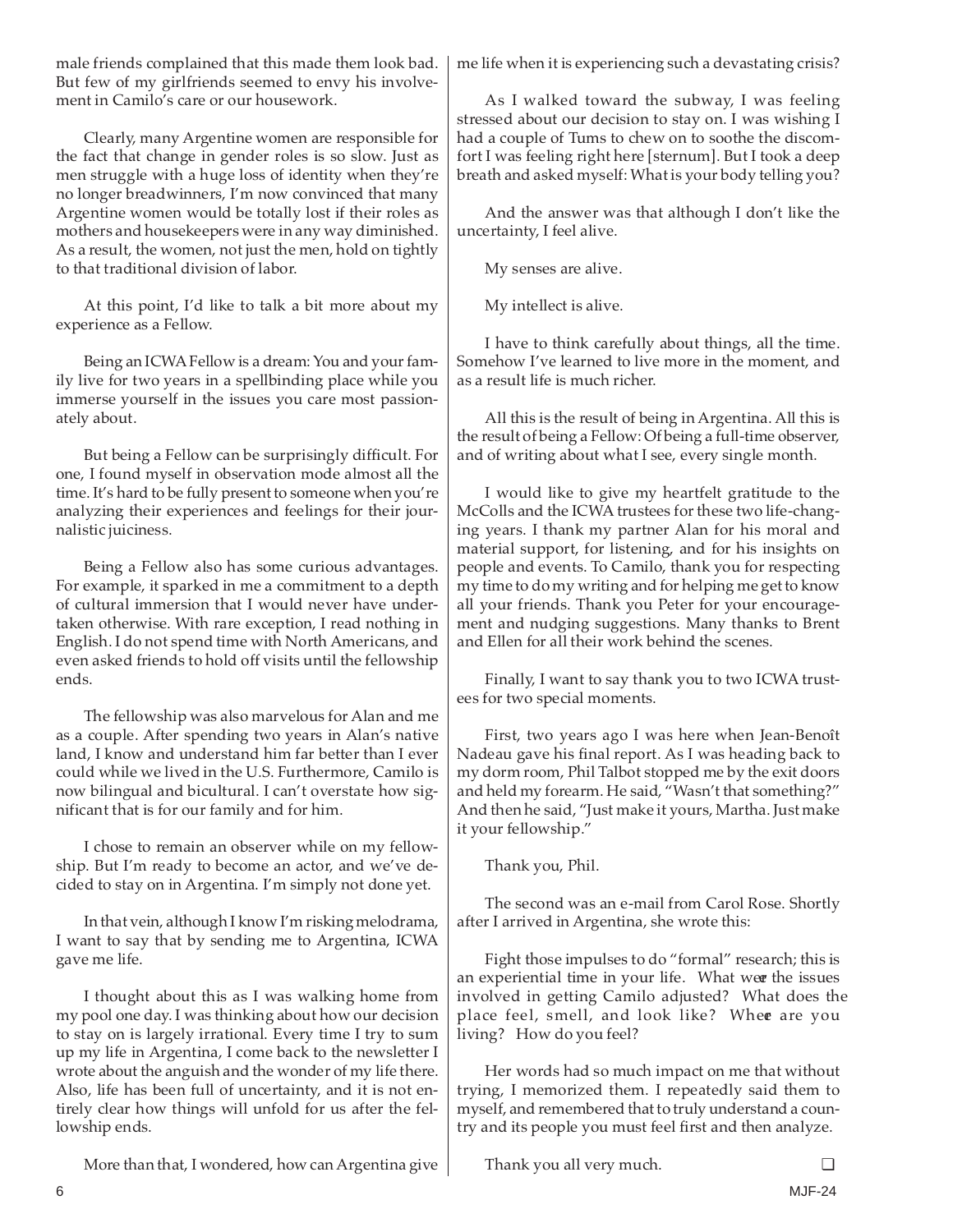### *Postcript*

#### **Buenos Aires, August 15, 2003**

Since Néstor Kirchner assumed the Presidency on May 25, 2003, Argentina has been immersed in a host of transitions—and so have I.

Given Kirchner's relative silence during the campaign, coupled with his cozying up to his predecessor, Eduardo Duhalde, most everyone expected nothing more than business-as-usual from the new President. However, in his first 60 days in office, Kirchner has taken a host of progressive measures and steps to transform the way politics are being conducted.

In his first days in office, he replaced the top leadership of the armed forces and the federal police, many of whom had appalling records as human rights abusers. He then took bold steps to bring accountability to the justice system, which could achieve far-reaching and profound changes in Argentine society. First, he went on national television to declare that he would not succumb to blackmail by Julio Nazareno, the chief justice of the Supreme Court and for many Argentines an icon of Menem-era corruption. Just three weeks later, after 13 years on the Court, Nazareno resigned.

Kirchner then issued a decree that democratizes the previously closed-door selection of Supreme Court justices with widely published announcements of nominees' qualifications and mechanisms for organizations and individuals to opine about candidates. In dramatic contrast to several decades of Supreme Court nominations, Kirchner then nominated Raúl Zaffaroni who is eminently qualified, politically independent, and in fact was critical of Kirchner while governor of Santa Cruz.

Early on, Kirchner met with human rights organizations and declared his support for the nullification of the so-called "impunity laws" that protect those who ordered or carried out the torture and disappearance of Argentines during the last dictatorship. On July 26, 2003, Kirchner nullified a decree that prohibited the government from studying extradition requests for crimes related to the dictatorship. There are now 41 military officers and one civilian under arrest in response to an extradition request from Spain.

On the economic front, Kirchner audaciously told the International Monetary Fund (IMF) that Argentina will pay its foreign debt only when the beleaguered economy is once again healthy. He refused to implement two controversial measures the IMF had demanded, and suggested that the Fund's Director, Horst Kohler, come to Argentina—which Kohler did. Kirchner insisted to him that the IMF is largely responsible for Argentina's current economic debacle. He also declared that his administration will review one-by-one its contracts with private foreign companies that have made a killing while running Argentina's public services since the 1990s.

Unfortunately, Kirchner has yet to design, let alone implement, a comprehensive economic program that focuses on reactivation and economic development. Still, many Argentines are decidedly more optimistic about politics, and Kirchner's approval ratings have held at nearly 90 percent. Argentines talk about Kirchner having restored dignity to the Argentine people, and it seems they are expanding their perception of possible changes in politics and public administration.

At the same time, some people are frightened by the speed of the changes. They say that Kirchner has taken on "too many mafias" all at once. When his helicopter made an emergency landing in the last days of July, more than one Argentine wondered if sabotage was at play.

My personal transitions are linked to the conclusion of my fellowship, which ends on August 25, 2003—the two-year anniversary of our arrival in Argentina. I am feeling a loss of identity, and of other things. No more newsletters! No more freedom to do what I want, as much as I want, when I want. No more financial security. I'm both sad and excited.

One could say I'm transitioning back to working, but since my work will be so new to me, it feels like anything but a transition "back." Short of a few days of consulting, I've never been employed in